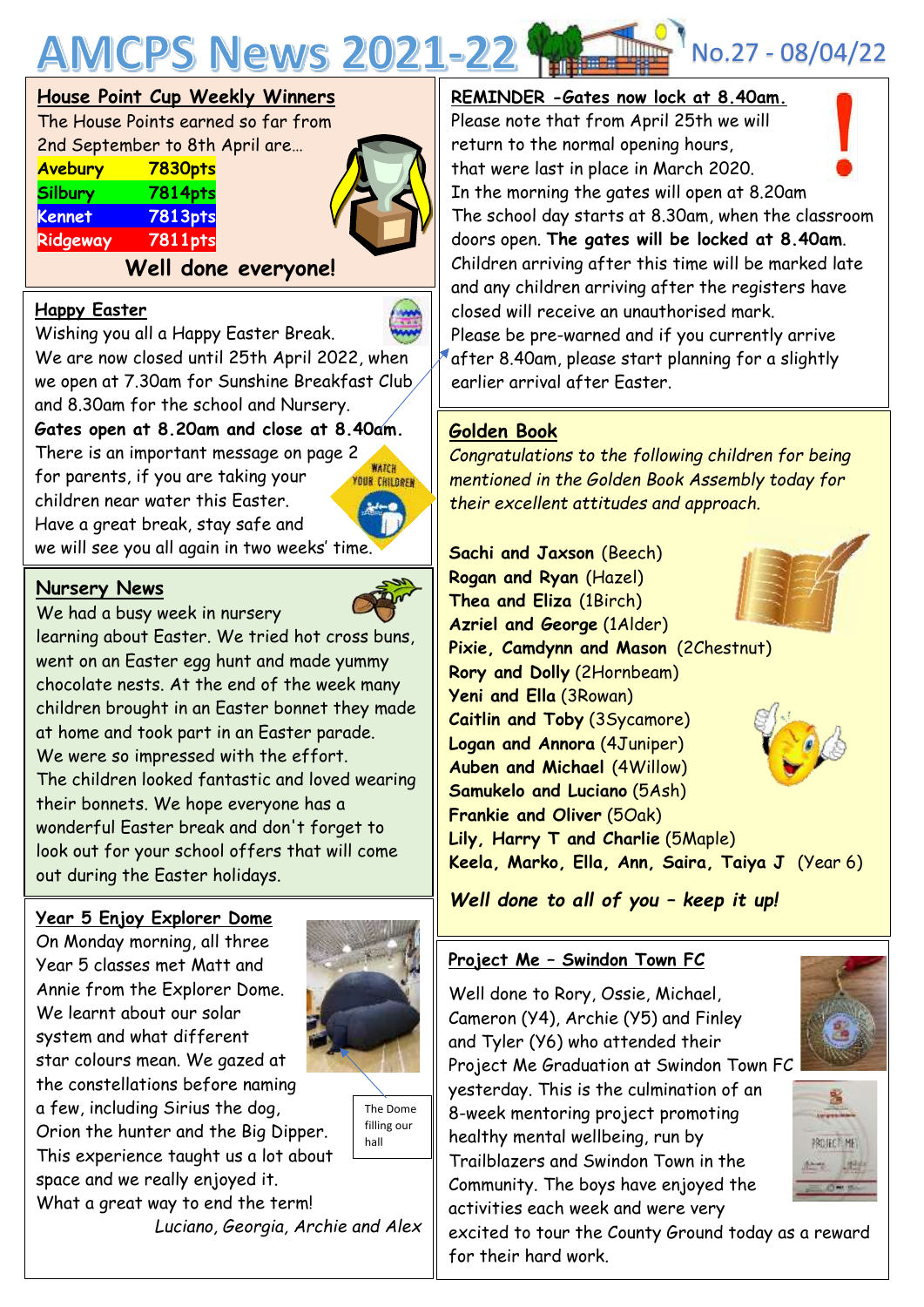## **Parent Update (Reminder)**

Mr Buckley's Parent Update will be on *Wednesday 27th April at 7pm*.

At the Parent Updates, Mr Buckley speaks about the latest developments in education, plans for future events, updates about the Blue Kite Trust and often the chance to discuss and shape the way the school does things in the future.



*If you have a specific question you would like to ask, or an area on which you would like more information, please email the school office on [admin@abbeymeads.swindon.sch.uk](mailto:admin@abbeymeads.swindon.sch.uk)*

*Please put the date in your diary, let the office know and we'll make sure you get the codes.*

# *Girls Football Team win again*

AMCPS Girls' Football team came up against tough opposition, in a closely fought encounter last Friday.

 Lloydy tucked away a second from close range just after the interval The girls had to be patient and wait until late in the first half before Phoebe C broke the deadlock, against a robust St Mary's defence. to seal to the victory for the girls. Well done to Gracie, Oliwia, Macca, Lily, Tigerlily, Hollie, Phoebe C and Phoebe J.

# **Important information from the Fire Service**

With the longer days and hopefully warmer weather we will all be spending more time outside. In the two counties covered by Dorset & Wiltshire Fire and Rescue Service we are lucky to have many beautiful areas of water including the sea, rivers, lakes and canals.

The most important water safety advice you can help teach your child for water safety is FLOAT to live. Talk to your child and explain if they ever fall into water, or struggle when swimming they need to think "FLOAT." Lie on their back, put their legs and arms out like a star and look up to the sky. Why not check your child knows how to do this by practicing on dry land or next time you are swimming in a pool with them? For more information, including two stories to watch/read by Zoe Wanamaker CBE and Olympic Swimmer Sharron Davies MBE and activities to keep your child entertained during the holidays, please visit Dorset & Wiltshire Fire Service | Be Water Aware [\(www.dwfire.org.uk\)](http://www.dwfire.org.uk/) there is also the chance to enter our prize draw to win a VIP trip to a DWFRS fire station!

#### **FREE - Swindon Town Season Tickets!** *Well not actually free…*

Swindon Town Football in the Community have kindly given AMCPS a Golden Ticket worth 2 season tickets for the 2022-2023 Season. One adult season ticket and one for a child. The tickets are worth £440, and we are running a raffle for our families to win this amazing prize. **Raffle Tickets are £4 each** and you can buy them by logging in to **ParentPay** and choosing that option. We will know, from the amount you pay, how many £4 tickets you want to buy (and therefore more chances to win these Season Tickets). Deadline for buying tickets is 13th May 2022. Mr Stratton will film the draw, which will take place on 27th May 2022 and be shared on Twitter. Winners will of course be contacted directly by Mr Stratton following the draw.

#### **Fae receives letter from The Queen!**

We have shared so much on Twitter recently; it really is the best place to get to see pictures and things that are happening first. Some make it to the newsletter as well and this one just had to be shared.

Fae was so kind to write to The Queen, when Her Majesty had Covid, wishing her well and inviting

her to her birthday party. She was thrilled this week to receive a letter back.

*Well done Fae, so thoughtful and kind. Always Paying Forward!*